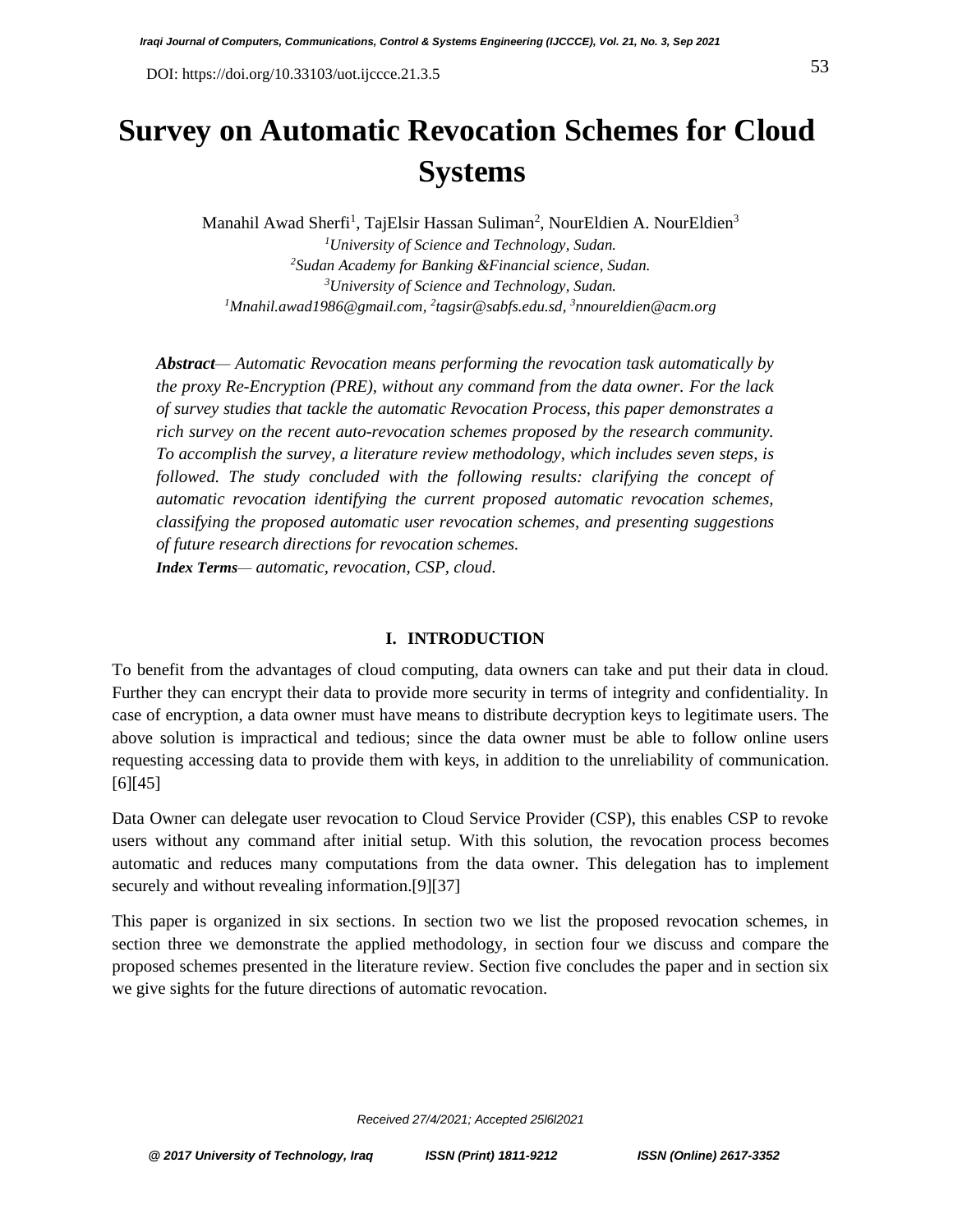# **II. METHODOLOGY**

A methodology, which includes seven steps, is applied to conduct this study, table 1 illustrates the steps, and an explanation for each step is presented, briefly.

| Step# | <b>Step</b> | <b>Brief Description</b>            |
|-------|-------------|-------------------------------------|
| 1     | Searching   | Skimming related journals and       |
|       |             | scientific papers published in      |
|       |             | flagship sites such as Cloud        |
|       |             | Security Alliances, , National      |
|       |             | Institute of Science and            |
|       |             | Technology), IEEE, ACM,             |
|       |             | Google Scholar The keywords         |
|       |             | used for searching are a            |
|       |             | combination of strings such as      |
|       |             | 'security in cloud computing,       |
|       |             | data-sharing, revocation,           |
|       |             | automatic, etc. We restricted the   |
|       |             | search process for articles         |
|       |             | published in between 2005-          |
|       |             | 2020.                               |
| 2     | Obtaining   | The download papers relevant to     |
|       |             | our search keywords are stored      |
|       |             | in dedicated folders.               |
| 3     | Assessing   | After obtaining and storing         |
|       |             | articles, we make a quick skim      |
|       |             | to determine whether the article    |
|       |             | is closely relevant to our topic or |
|       |             | not. We first read the abstract,    |
|       |             | introduction, and first few         |
|       |             | paragraphs, and the conclusion      |
|       |             | of each article, we attempted to    |
|       |             | find out the research problem,      |
|       |             | applied methodology, the            |
|       |             | contribution of the paper. If we    |
|       |             | find that article is focused on     |

TABLE 1. APPLIED METHODOLOGY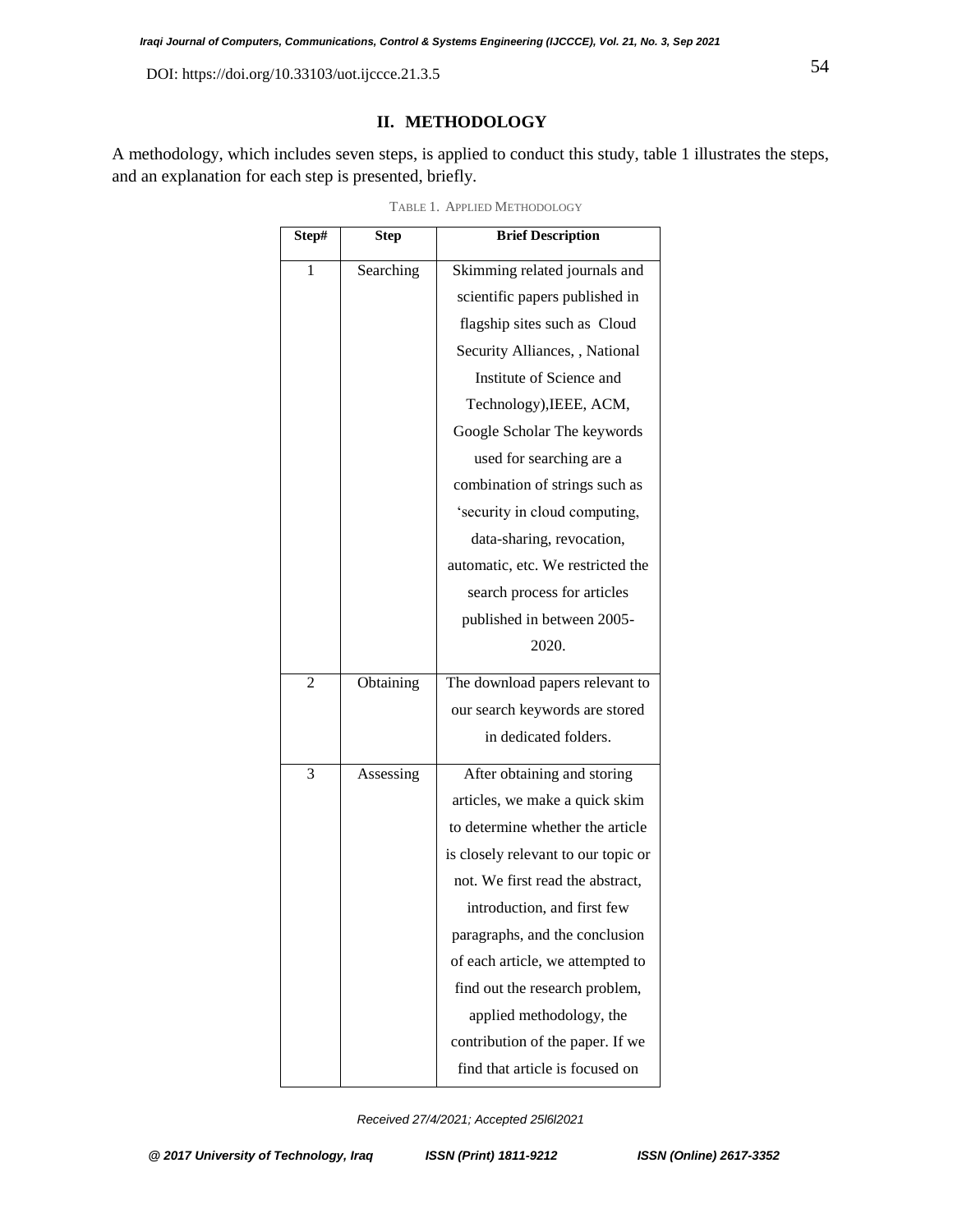|   |            | automatic revocation in cloud      |
|---|------------|------------------------------------|
|   |            | computing, then the article is     |
|   |            | considered relevant.               |
| 4 | Reading    | Once we find the paper is within   |
|   |            | our study scope, we proceed        |
|   |            | further to read the rest of the    |
|   |            | paper, This precise reading        |
|   |            | provides us with an excellent      |
|   |            | overview about the research        |
|   |            | community effort to solve the      |
|   |            | corresponding problem,             |
|   |            | moreover, their contribution and   |
|   |            | added knowledge are                |
|   |            | investigated.                      |
| 5 | Critical   | The evaluation of the paper        |
|   | Evaluation | relevancy we done again based      |
|   |            | on the entire content of the       |
|   |            | assessed literature. Articles that |
|   |            | provide unrepeated, original       |
|   |            | information about fine-grained     |
|   |            | access control are considered      |
|   |            | relevant. The relevant articles    |
|   |            | are grouped based on the exact     |
|   |            | topic the papers cover.            |
| 6 | Recording/ | In this step, we summarized the    |
|   | Summary    | reviewed papers and sum up the     |
|   |            | contents, mainly focused on the    |
|   |            | papers published during the        |
|   |            | period 2005-2020. Some             |
|   |            | important encryption schemes,      |
|   |            | and the way they implement         |
|   |            | these schemes to provide the       |
|   |            | automatic revocation. All          |
|   |            | reviewed papers are cited using    |
|   |            | https://scholar.google.se/         |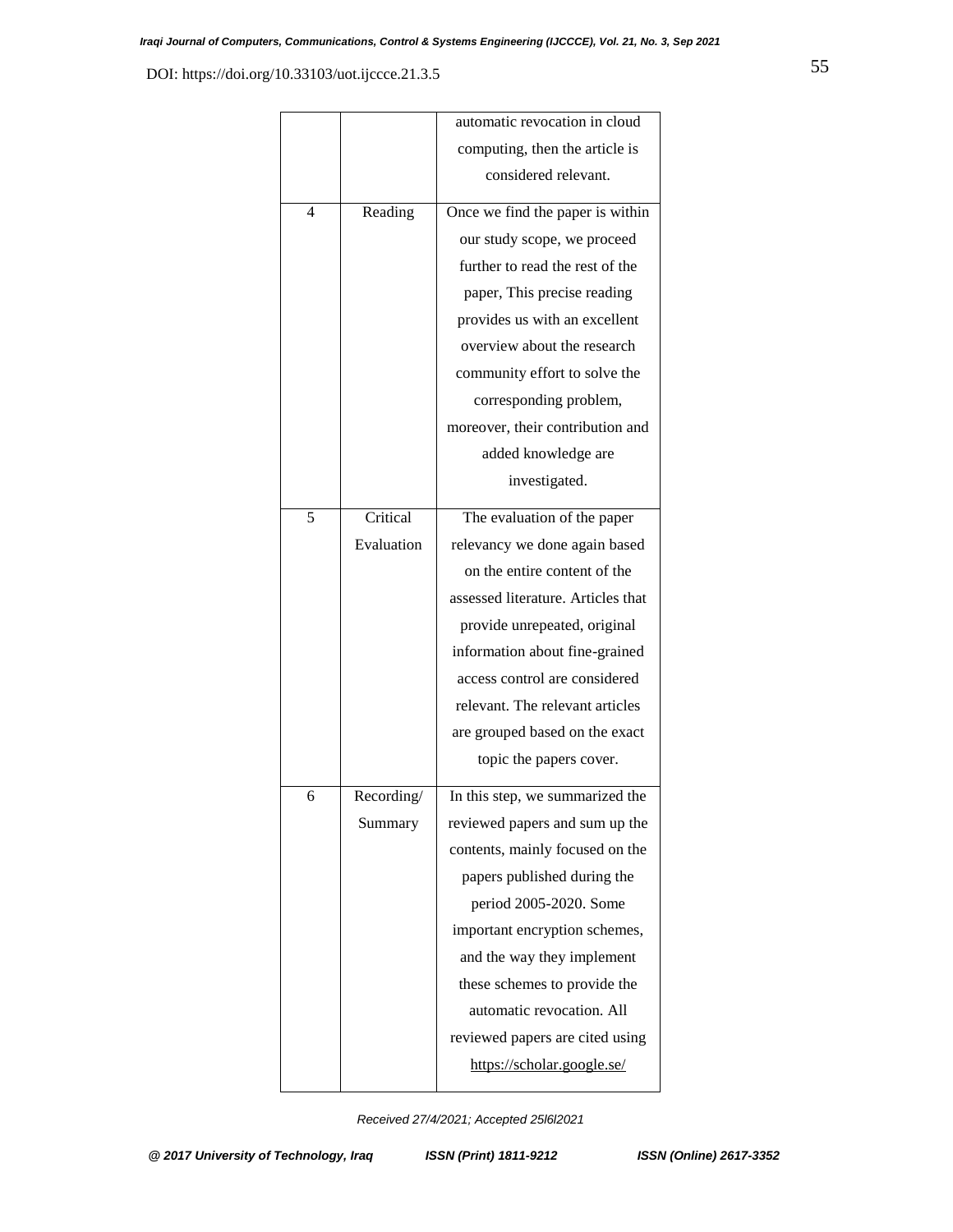| Writing  | Based on the obtained articles   |
|----------|----------------------------------|
| Critical | published in the years 2005-     |
| Review   | 2020 and the summaries we        |
|          | made, we write the literature    |
|          | review sections, using technical |
|          | tips in writing a literature     |
|          | survey.                          |
|          | Based on collected automatic     |
|          | revocation schemes, we provide   |
|          | classification to the proposed   |
|          | schemes.                         |
|          |                                  |

## **III. AUTOMATIC REVOCATION SCHEMES**

The automation of revocation comes from the manner the CSP implements the re-encryption process and the underlined encryption algorithm. Two categories of Auto-Revocation solutions have been proposed: Time-based solutions [1],[2],[3], and Task-based solutions [4].

# **A. Time-based Schemes**

In this section, we discuss what is called time-based revocation schemes. In these schemes the user's access rights and privileges are expired automatically after a predefined period of time is expired. A time-based re-encryption scheme called (R3) that provides the cloud servers with the ability to reencrypt the data in an automatic manner based on their internal clocks is proposed in [1]. This proposed scheme is developed on top of ABE, to permit fine-grain access control, without seamless clock synchronization for accuracy.

The basic idea behind the above method is to combine both time and access privileges as a data feature. To access data, each user has to own keys that have access to specific data attributes and have a time validity. Users can decrypt data using their keys that match data attributes and access time.

A scheme that based on a clock proxy and on the CP\_ABE scheme is proposed in [2]. The proposed scheme is called a clock-based proxy re-encryption (C-PRE) scheme or (TimePRE), and it works by segmenting Time into segments frames that form a tree. The height of this tree can be changed as needed. For simplicity, the authors segment the Time tree into three layers, year, month, and day. As shown in *Fig.* 1.

The scheme (TimePRE) allows the data owners and the cloud service provider to exchange secret keys in advance. This allows cloud providers to compute the PRE keys using their internal clock, and use these keys later to encrypt cypher text.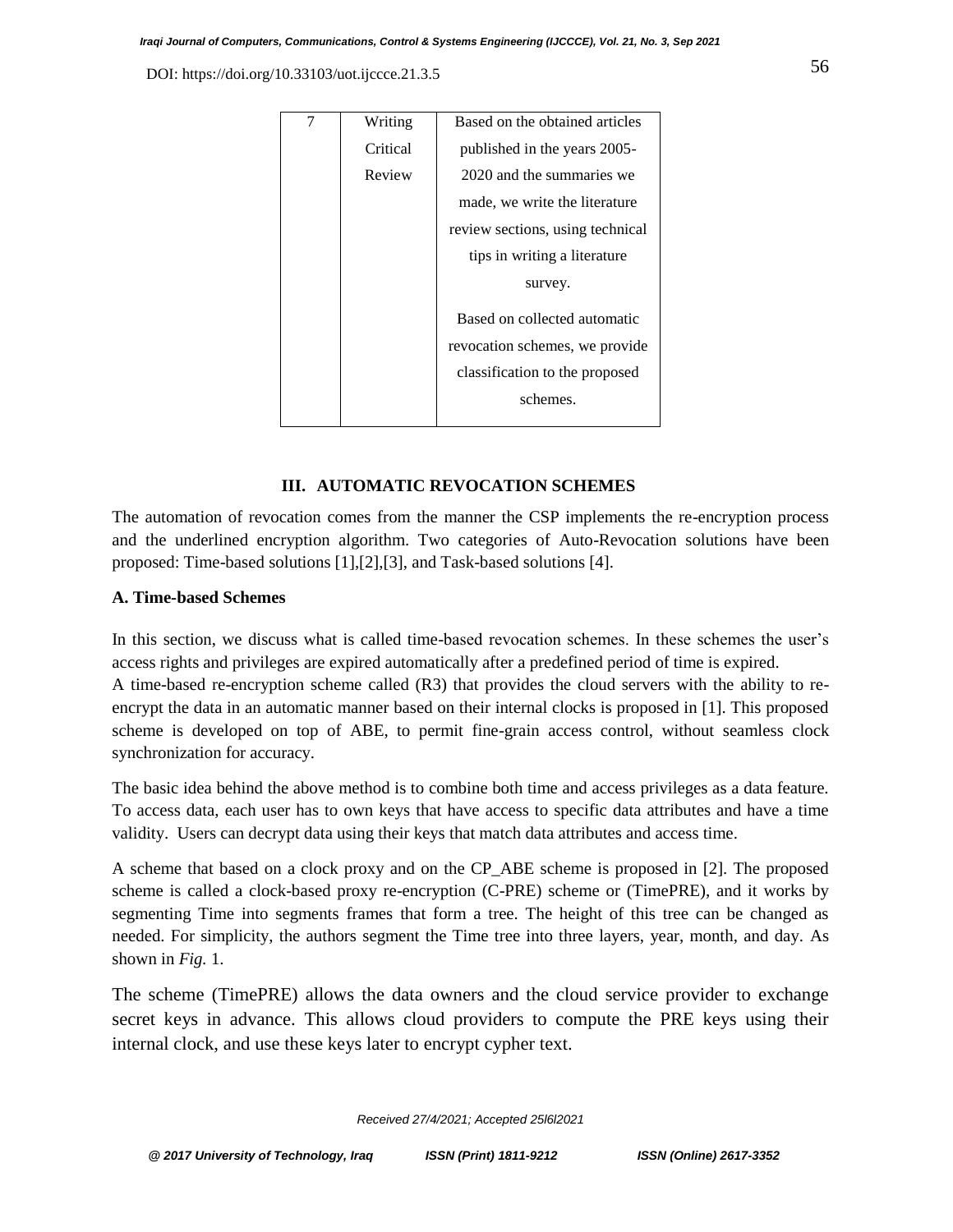

FIG. 1. TIME PRE KEY TREE

In [3] authors proposed an enhanced scheme called (HASBE) which is flexible and provides grained access control in supporting multiple attributes of ASBE. In addition, HASBE employs compound value assignments for access expiration time to deal with user revocation more efficiently than the above counterparts.

To illustrate the mechanism of the HASBE scheme, let us consider a hierarchical cloud environment shown in *Fig*. 2, where the cloud service provider manages a cloud to provide data storage service. Data owners encrypt and store their data in the cloud for sharing with data users. Data users download preferably encrypted data from the cloud and decrypt them. Each data owner/consumer is controlled by domain authority. Domain authority is managed by its confidential authority.

HASBE is classified as the enhanced version of ASBE in automatic user revocation. The scheme adds a new element called (expiration time) to a user's key, to determine the lifetime of the key. Then the policy associated with data files can check the expiration\_time element as a numerical comparison.

For a better understanding of HASBE mechanism, assume a data owner (o) has a key with expiration\_time (k) and a data file whose access policy is associated with expiration\_time (f), hence (o) can decipher this data file only when  $k \geq f$  and the rest of the policy matches attributes. In a real implementation, the required time for accessing the precious elements has to be very small to reduce the vulnerabilities when the encryption key is exposed at any time.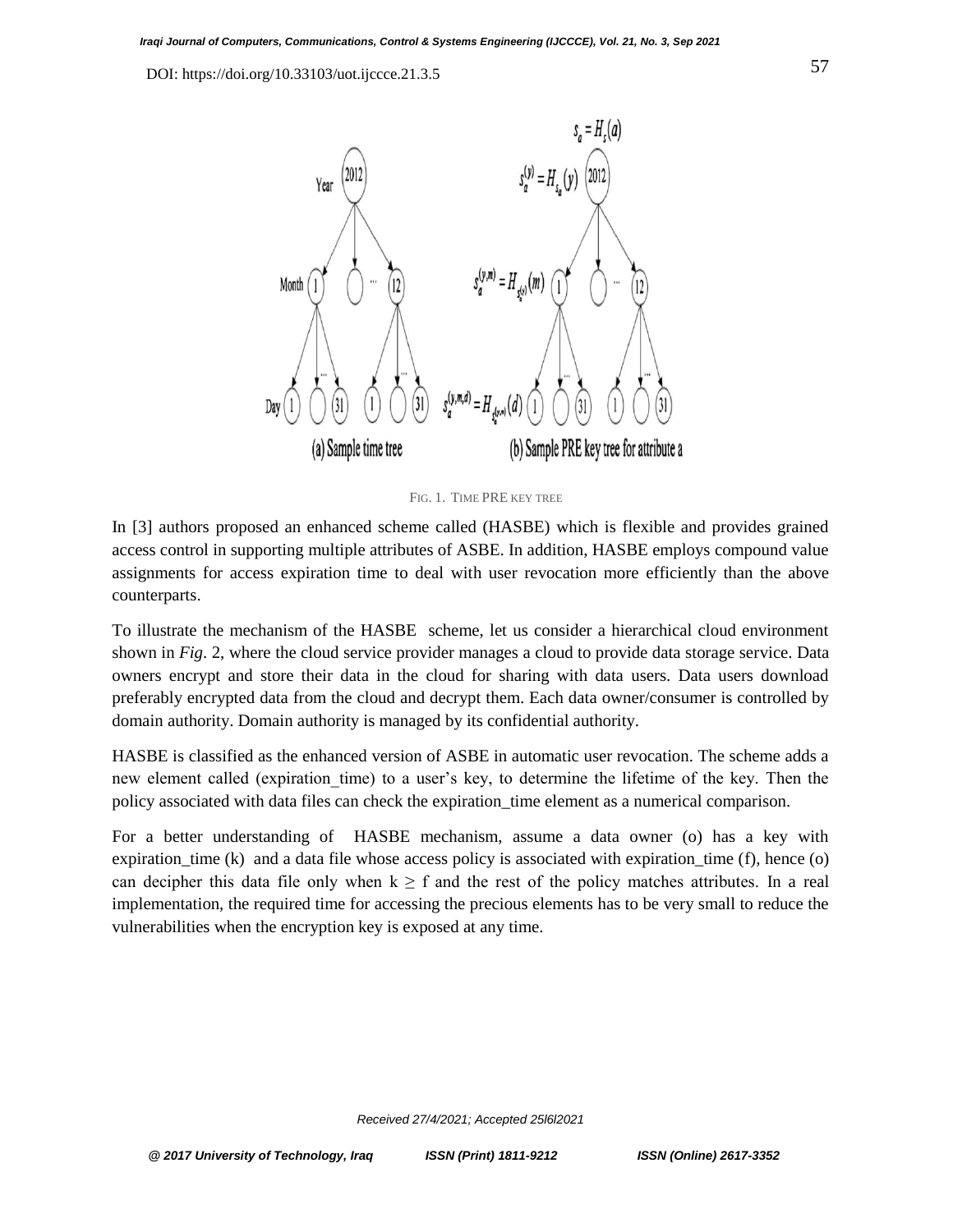

FIG. 2. HIERARCHICAL CLOUD ENVIRONMENT

## **B. Task-based Schemes**

The limitation of accessing the cloud data to a certain and predefined time slot is impractical since the access is expired before the task is carried out or done, hence the time-based schemes experience the above weakness and limitation. The alternate approach is a task-based revocation scheme.

In the following sections, we presented a promising scheme that applied the new task-based concept.

In [4] Mahmood Ahmad etal. proposed a system that allows authorized users to access encrypted data for predefined attempts rather than pre-defined time.

In the aforementioned scheme, the user is authorized for a limited number of access to the data. Hence, the granted portion is free from time constraints. Processing the user request is explained below.

The model has to get  $\alpha_i$  to generate P (.) for the accessing user, and the of  $\lambda i$  is generated by getting  $\lambda i$ and  $\lambda i$  +  $\alpha i$  as parameters. A constant *C* is generated from  $P(.)$  and is split into  $c_1$  and  $c_2$ , where  $C = c_1$  $+ c_2$ . A single user identifier  $\overline{O}i \in N$  is generated and will be used to authenticate the user. The user is granted the deciphering key *k* and  $\sigma$ . A maximum number from  $P(.)$ ,  $c_1, \lambda_i$ , and  $\sigma$  are set to TTP besides  $\sigma_{pk}$  and  $\sigma_{sk}$ . The cloud service provider with *EH(c<sub>2</sub>,*  $\sigma_{sk}$ *)*, is given the minimum number from *P(.)* ciphered using  $\sigma_{sk}$  and  $\sigma_{pk}$ . After this scattering takes place, the user gets benefits from the available services whenever he wants. Table (2) illustrates the hypotheses and symbols used to depict the above scheme.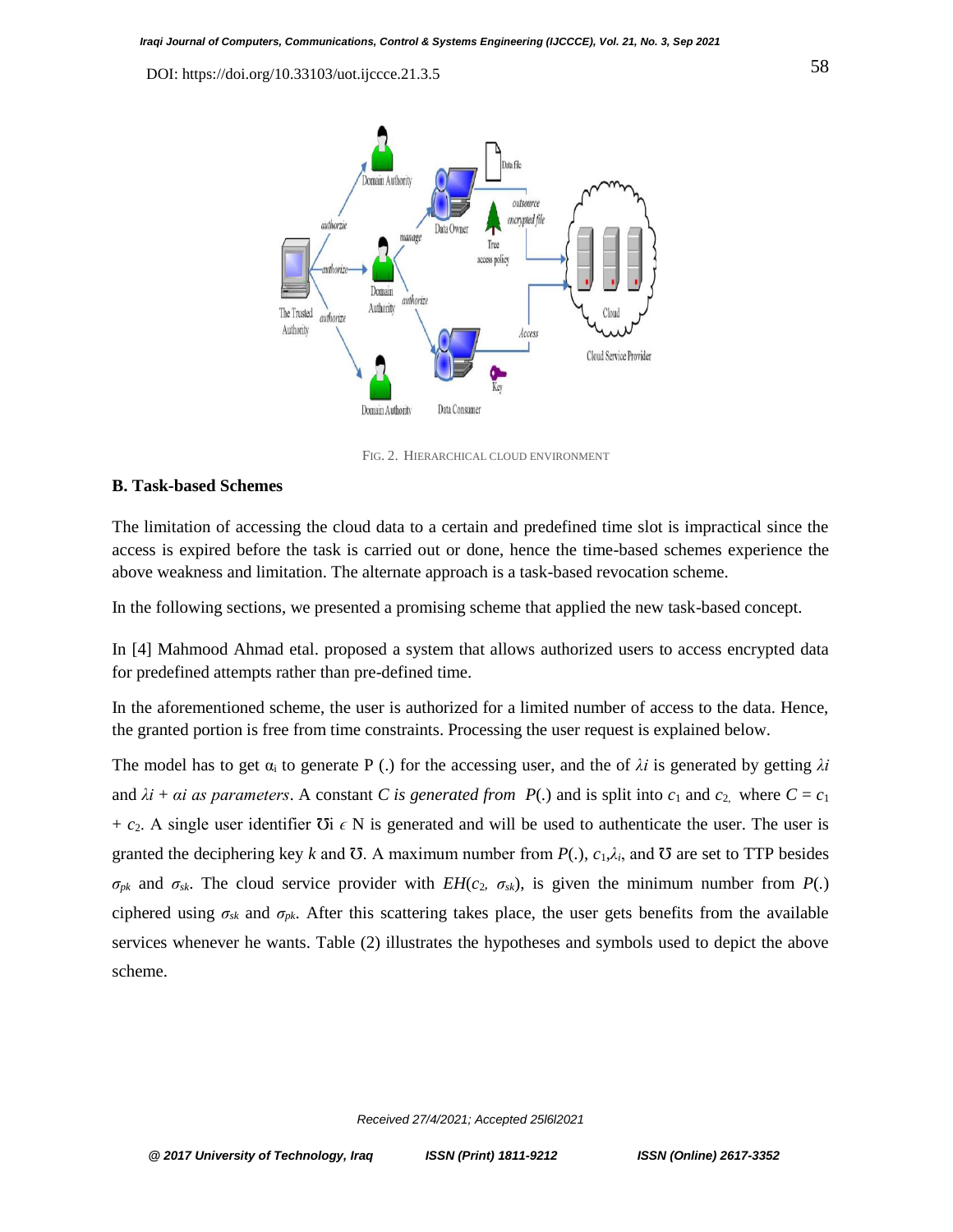| <b>Notations</b>         | <b>Description</b>                                                     |  |  |
|--------------------------|------------------------------------------------------------------------|--|--|
|                          |                                                                        |  |  |
| F                        | Data Owner file                                                        |  |  |
| Ai                       | User number of attempts to access $F$                                  |  |  |
| P(.)                     | A predetermined degree Polynomial generated<br>for the legitimate user |  |  |
| Аi                       | Offset value for a user                                                |  |  |
| $\Theta$                 | Lowest degree factor in $P(.)$                                         |  |  |
| C A                      | The fixed number took from $P(.)$                                      |  |  |
| Λ                        | No of encrypted values calculated with TTP                             |  |  |
|                          | Ignorant-Value computed by CSP for any user<br>appeal                  |  |  |
| Δ                        | key ciphering and<br>deciphering<br>Secret<br>algorithms               |  |  |
| Es, Ds                   | Homomorphic<br>ciphers/<br>deciphering<br>algorithms                   |  |  |
| EH, DH                   | A couple of keys for Homomorphic ciphering                             |  |  |
| $\sigma$ pk, $\sigma$ sk | the private key of the conventional algorithm                          |  |  |
|                          |                                                                        |  |  |
| k                        |                                                                        |  |  |

TABLE 2. HYPOTHESES AND SYMBOLS USED IN [4]

The assessment of user's appeal and withdrawal of user endorsement through echo effect will be discussed below:

For the appeal seeming the first time, TTP takes  $\lambda$  and cipher it using  $\sigma s k$  i.e.,  $\epsilon H(\lambda, \sigma_{sk}) = \lambda \sigma_{sk}$ . Likewise, TTP computes  $\varepsilon H(\lambda_2 + c_1, \sigma_{sk}) = \lambda_2 + c_1 \sigma_{sk}$  and hand these encoded values to a cloud service provider. Λ Equation 1 represents the encrypted values:

Λ =*λ*<sup>2</sup> + *c*1*σsk ……………………………….……………..*(1)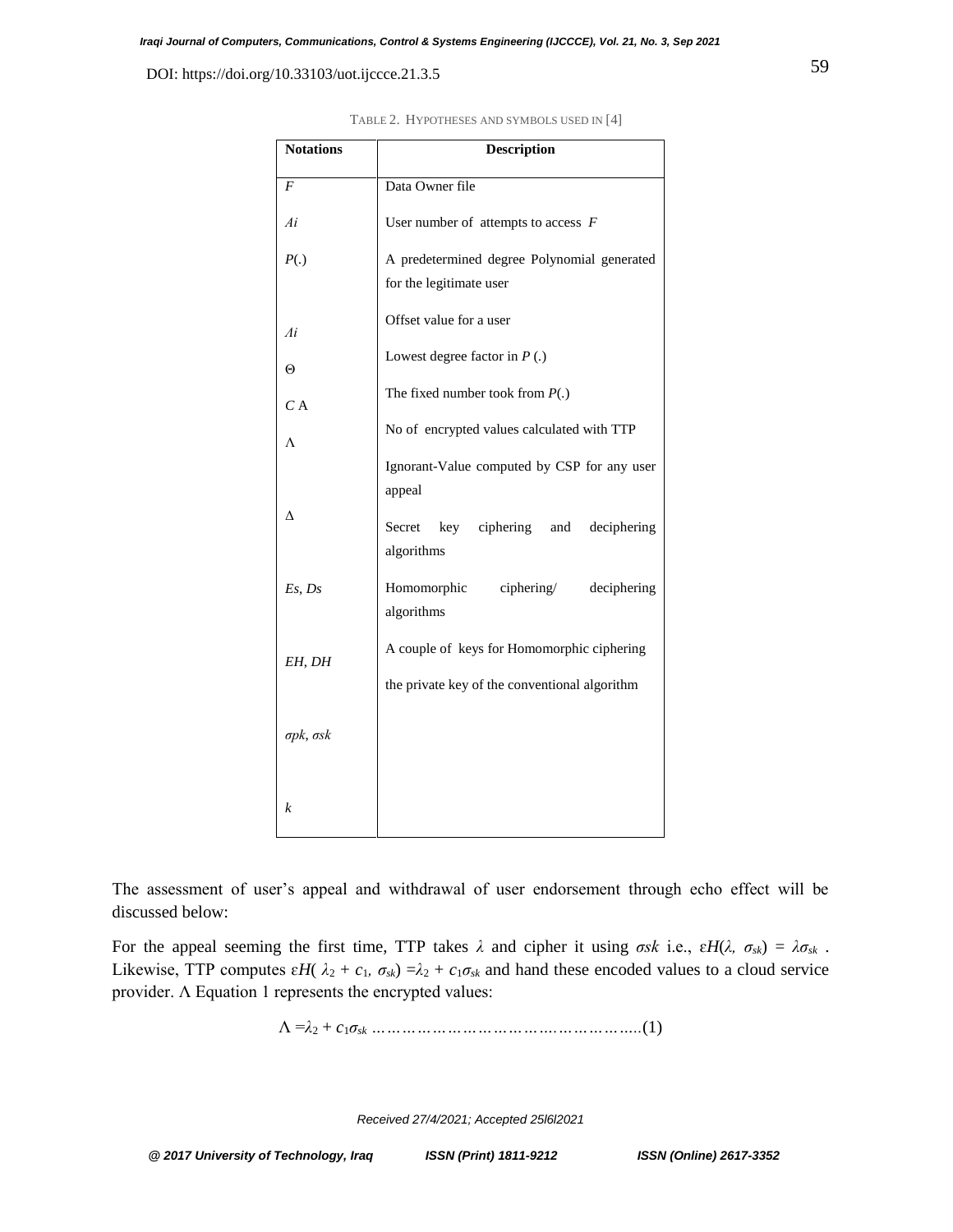Upon receiving of  $\Lambda$  from TTP, CSP computes (Θ  $\oplus \sigma_{pk}$   $\sigma_{sk2}$ ) and ( $\lambda \sigma_{sk} \oplus \sigma_{pk}$   $\lambda \sigma_{sk}$ ), where  $\oplus \sigma_{pk}$ stands for the homomorphic multiplication given  $\sigma_{pk}$ . Value of  $\Theta$ , c  $\sigma_{pk}$  2, and  $\sigma pk$  are pre-setting to cloud service provider when the system is set up with σpk, CSP performs the homomorphic process  $\bigoplus$ σ<sub>pk</sub> on these parameters to get an ultimate ignorant vector  $\Delta$ (see equation 2).

$$
\Delta = \Lambda \bigoplus \sigma pk \ (\Theta \otimes \sigma pk \ cosk 2 \ ) \bigoplus \sigma pk \ (\lambda \sigma sk \otimes \sigma pk \ \lambda \sigma sk \ ) \ \ldots \ldots \ (2)
$$

The reply of appeal is directed to data consumers via TTP since Δ is shared with TTP only. In receipt of Δ, TTP deciphers it with *σsk and shown in e*quation 3:

*DH*(Δ*, σsk*) = Φ*x………………………………………………………………………..* (3)

 $\Phi_r = \{ \Phi$ *echo* = *First and last request only* **or**

$$
\Phi_{\text{residual}} = \text{first and last appeals are excluded} \tag{4}
$$

For the user, appeal seeming arrives first. TTP saves the result obtained from equation 3 as Φ*echo*. For all following appeals, the value returned as  $\Phi_x$  is contrasted with  $\Phi_{echo}$ . $\Phi$  is equal to  $\Phi_x$  only when the user is stick to the legal number of tries. Up to this equivalence is takes place, the TTP will return  $\Phi_x$  as Φ*residual*, where Φ*residual* is a nonce giving no evidence when Φ*echo raises up again*. The suggested method attains appropriate results to limit user attempts and assisted in the termination of the user accessibility in an automatic manner.

#### **IV. DISCUSION**

As we explained in previous sections of this paper, there are many schemes to automate the revocation of users, some are time-based and others are task-based. Here we'll discuss these schemes from different points of view.

Some features of time-based schemes are organized in a table (3).

|                 | R3            | TIMEPRE          | <b>HASBE</b>  |
|-----------------|---------------|------------------|---------------|
| Encryption      | <b>HABE</b>   | <b>HABE</b>      | ASBE          |
| Scheme          |               |                  |               |
| Decryption      | Attribute and | Attribute and    | Attribute and |
| Key associated  | effective     | effective time   | expiration    |
|                 |               |                  |               |
| with            | time          |                  | time          |
|                 |               |                  |               |
| # of keys/ user | Length<br>of  | in<br>The layer  | The           |
| depend on       | time slice    | which the user   | difference    |
|                 |               | its<br>possesses | X<br>between  |
|                 |               | $k$ eys $*$      | and Y **      |

TABLE 3. TIME-BASED SCHEMES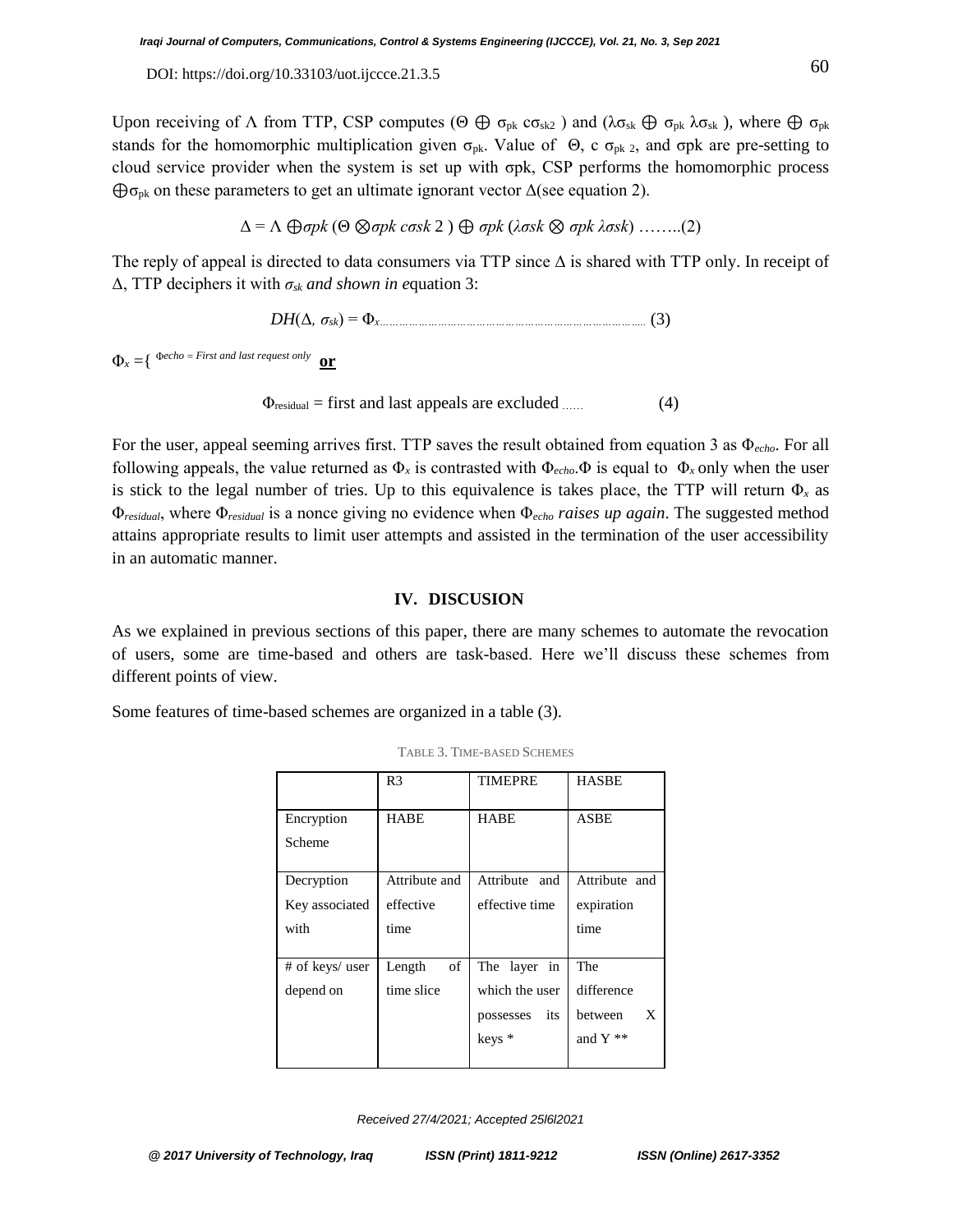One of the key factors concerned in designing R3 scheme is that combining a different ciphertext for every time slice will involve users dealing with a lot of keys. The total number of keys of R3 is related to the actual length of the time slice. This length can be set depending on the application requirements. Thus, an application that assumes to revoke users on a monthly basis will have a longer time slice, and hence has a smaller number of keys in contrast with an application where membership changes frequently (i.e. each hour).

*TimePRE* scheme cannot be directly applied with applications that require different attributes with different effective time slots.

In[1] Qin Liu et al. attempted to resolve the problem experienced by TimePRE scheme, by obliging the data owner to generate additional UAKs for every user in the GenKey algorithm., more details and examples are cited in [1].

In [2] Bobba et al. developed HASBE as extended of *ASBE* with a hierarchical structure uses a delegation algorithm similar to the one described in the CP-ABE, in addition, HASBE employs multiple value assignments for access expiration\_time to deal with user revocation more efficiently than the above schemes. For example, assume a user (u) has a key with expiration\_time  $(X)$  and a data file whose access policy is associated with expiration\_time (Y), then (u) can decrypt this data file only when(  $X \ge Y$ ) and the rest of the policy matches attributes. In a real implementation, the time for accessing the precious elements has to be very small to reduce the vulnerabilities when the encryption key is exposed at any time.

For automatic revocation over cloud data, access can be bounded within a certain anticipated time limit, so that the access expires beyond the effective time period as mentioned above. This time-oriented approach is more rigid and not a one-size-fits-all solution. In certain circumstances, exact time anticipation is not an easy choice. Instead, the alternate solution could be task-oriented to restrict users beyond a certain number of permissible attempts to access the data [5].

In task-oriented, user permission will remain active for a predefined number of access attempts for which permission is granted. With these insights, a task-oriented access model has been proposed in which access expires when the user has utilized his effective's permission (i.e. no of times a user can access the allowed resources which are independent of time restrictions). Using homomorphic encryption in the evaluation of the user's request, capable of getting good results in hiding user access limit on uploaded data on clouds, and also helps to revoke user access automatically without information revealing.

## **V. CONCLUSION**

In this paper, a rich survey on automatic revocation schemes is presented.

The survey found out that, most of these schemes rely on encryption algorithm called (ABE) and it is variants.

Furthermore, the survey concluded that the derived methods are classified as time-based. Moreover, the study presented a new approach namely task-based in which the resource access expires when the user has utilized his effective's permission. For future work, we suggest developing a hybrid scheme combining time and task to efficiently control user access privileges.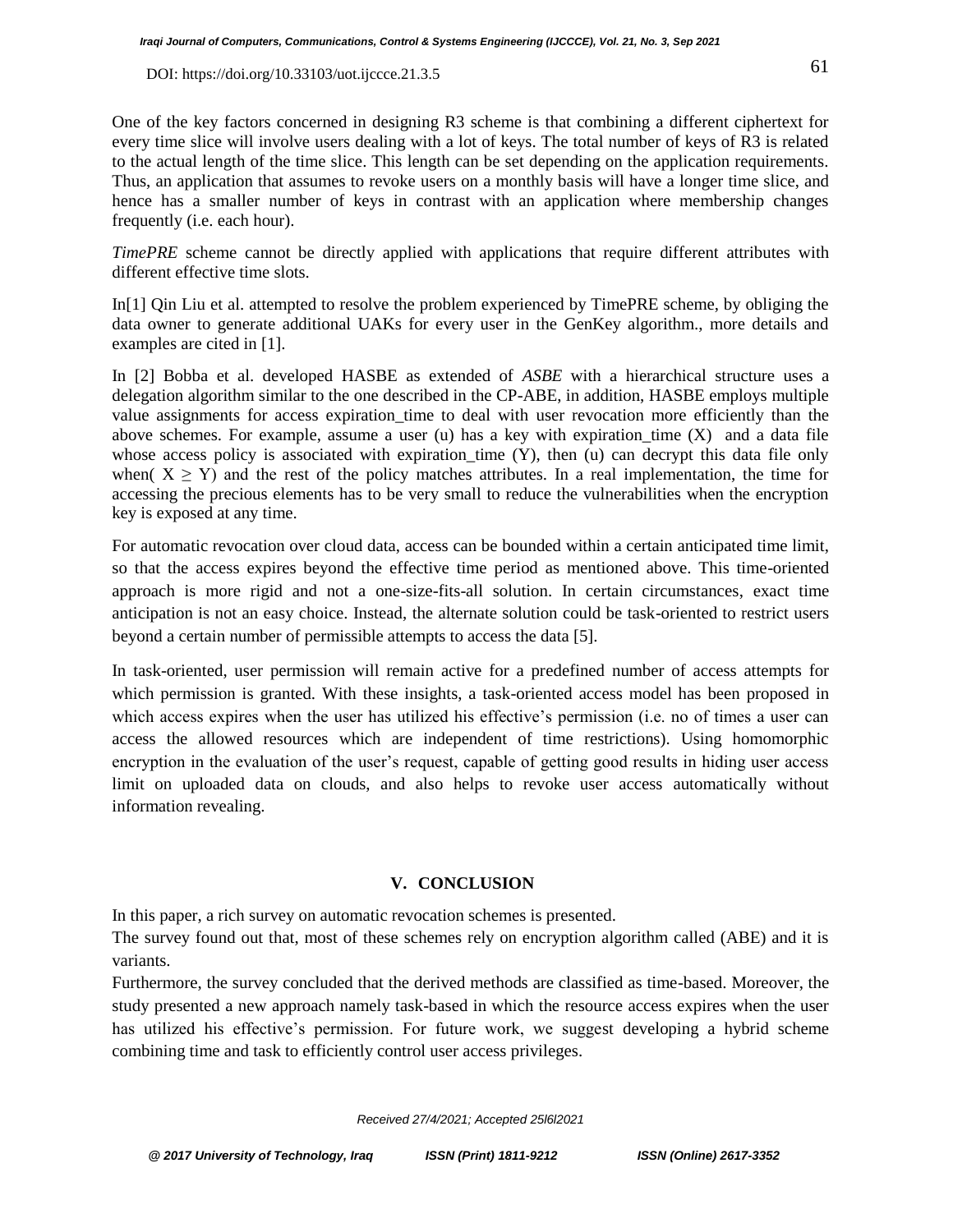## **VI. FUTURE RESERCH WORK DIRECTIONS FOR AUTOMATIC REVOCATION**

The research in user revocation is a very promising research area. A Future research in developing new revocation schemes can take the following directions:

- Addressing inefficient revocation experienced by the time-based approach.
- Reducing high communications and computation costs (encryption, decryption, key generation operations).
- Developing new schemes that use non-monotonic access structures.
- Using of dynamic attributes to develop hybrid schemes (time, task, location,...etc.) for efficient and flexible revocation.

# **REFERENCES**

[1] Liu, Qin, et al. "Reliable re-encryption in unreliable clouds." *Global Telecommunications Conference (GLOBECOM 2011), 2011 IEEE*. IEEE, 2011.

**[2]** Liu, Qin, Guojun Wang, and Jie Wu. "Clock-based proxy re-encryption scheme in unreliable clouds." *2012 41st International Conference on Parallel Processing Workshops*. IEEE, 2012.

[3] Wan, Zhiguo, Jun'E. Liu, and Robert H. Deng. "HASBE: A Hierarchical Attribute-based Solution for Flexible and Scalable Access Control in Cloud Computing."IEEE transactions on information forensics and security 7.2 (2012): 743-754.

[4] Liu, Qin, Guojun Wang, and Jie Wu. "Time-based proxy re-encryption scheme for secure data sharing in a cloud environment." *Information Sciences* 258 (2014): 355-370.

[5] Ahmad, Mahmood, et al. "Task-oriented access model for secure data sharing over the cloud." Proceedings of the 9th International Conference on Ubiquitous Information Management and Communication. ACM, 2015.

[6] Ruqayah R. Al-Dahhan , Qi Shi , Gyu Myoung Lee, and Kashif Kifayat, "Survey on Revocation in Ciphertext -Policy Attribute-Based Encryption",

In Licensee MDPI, Basel, Switzerland,2019,

[7] Ling, J.; Weng, A. "A scheme of hidden structure attribute-based encryption with multiple authorities". In IOP Conference Series: Materials Science and Engineering; IOP Publishing: Bristol, UK, 2018; Volume 359, p.012005.

[8] Li, X.; Tang, S.; Xu, L.; Wang, H.; Chen, J. "Two-factor data access control with efficient revocation for multi-authority cloud storage systems". IEEE Access 2017, 5, 393–405.

[9] Chen, G., Xu, Z., Jiang, H. et al. "Generic user revocation systems for attribute-based encryption in cloud storage". Frontiers Inf Technol Electronic Eng 19, 1362–1384 (2018) doi:10.1631/FITEE.1800405

[10] N.Sunanda , N.Sriyuktha , P.Sai Sankar , "Revocable Identity - Based Encryption For Secure Data Storage In Cloud", International Journal of Innovative Technology and Exploring Engineering (IJITEE) ISSN: 2278-3075, Volume-8 Issue-7 May, 2019

[11] Chen, Deyan, and Hong Zhao. "Data security and privacy protection issues in cloud computing." Computer Science and Electronics Engineering (ICCSEE), 2012 International Conference on. Vol. 1. IEEE, 2012.

[12] Mell, Peter, and Tim Grance. "The NIST definition of cloud computing." (2011).

[13] Subashini, Subashini, and Veeraruna Kavitha. "A Survey on Security Issues in Service Delivery Models of Cloud Computing." Journal of network and computer applications 34.1 (2011): 1-11.

[14] IDC. (2009, 24 October 2012). Cloud User Surveys. Available[:http://www.slideshare.net/JorFigOr/cloud-computing-2010](http://www.slideshare.net/JorFigOr/cloud-computing-2010-an-idc-update) [an-idc-update](http://www.slideshare.net/JorFigOr/cloud-computing-2010-an-idc-update)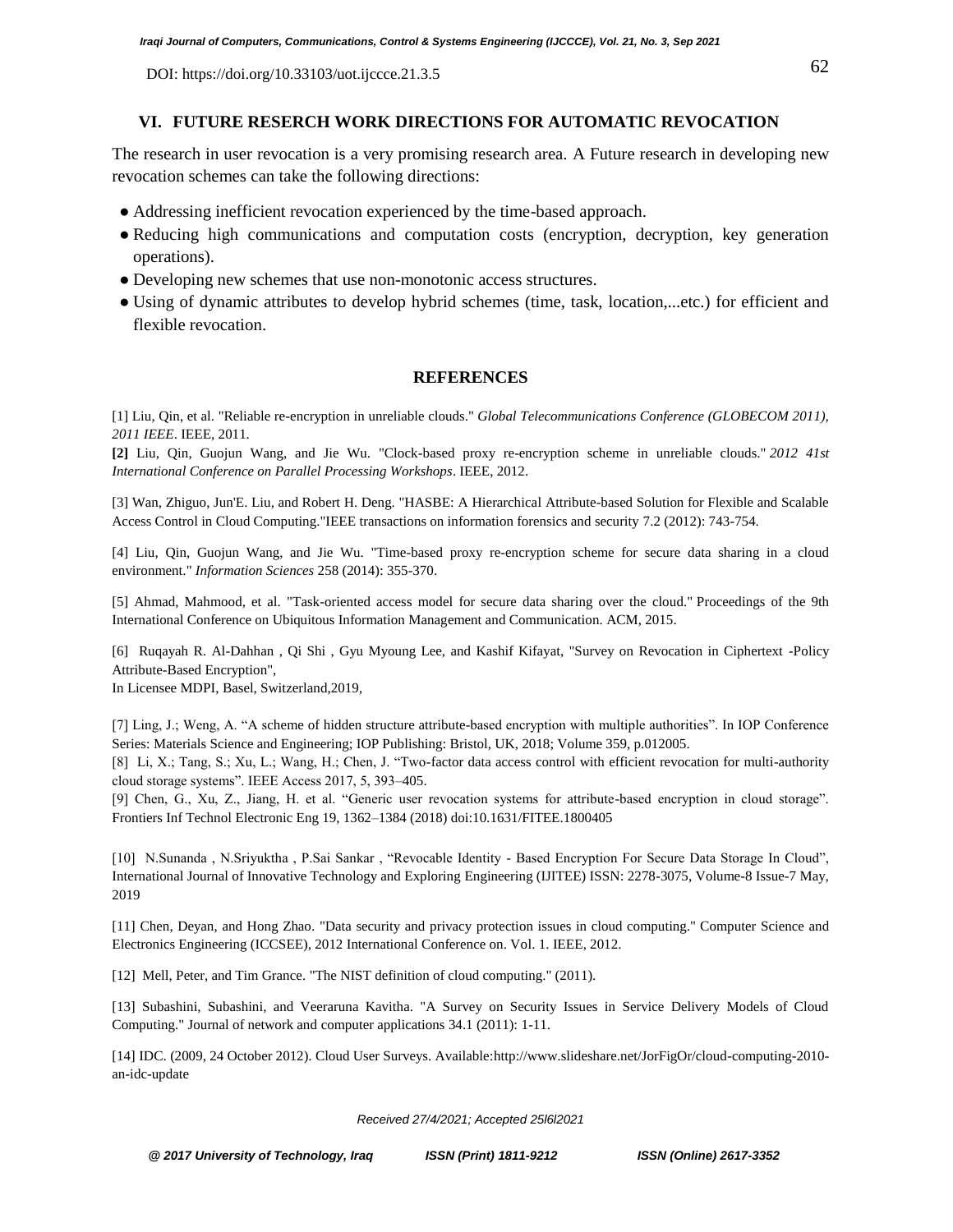[15] Info-Tech Forum, ["http://www.levelcloud.net/"](http://www.levelcloud.net/),last visited 27,may,2021.

[16] B. Grobauer, T. Walloschek, and E. Stocker, "Understanding Cloud Computing Vulnerabilities," Security & Privacy, IEEE, vol. 9, pp. 50-57, 2011.

[17] S. Sundareswaran, A. Squicciarini, and L. Dan, "Ensuring Distributed Accountability for Data Sharing in the Cloud," Dependable and Secure Computing, IEEE Transactions on, vol. 9, pp. 556-568, 2012.

[18] K. Popovic and Z. Hocenski, "Cloud computing security issues and challenges," in MIPRO, 2010 Proceedings of the 33rd International Convention, 2010, pp. 344-349.

[19] T. Dillon, W. Chen, and E. Chang, "Cloud Computing: Issues and Challenges," in Advanced Information Networking and Applications (AINA), 2010 24th IEEE International Conference on, 2010, pp. 27-33.

[20] Y. Chen, V. Paxson, and R. H. Katz, "What's new about cloud computing security?" University of California, Berkeley Report No. UCB/EECS-2010-5 January, vol. 20, pp. 2010-5, 2010.

[21] Sadeghi, Ahmad-Reza, Thomas Schneider, and Marcel Winandy. "Token-based cloud computing." International Conference on Trust and Trustworthy Computing. Springer Berlin Heidelberg, 2010.

[22] Security Guidance for Critical Areas of Focus in Cloud Computing, April 2009. DOI = [http://www.cloudsecurityalliance.org/topthreats/csathreats. v1.0.pdf](http://www.cloudsecurityalliance.org/topthreats/csathreats.%20v1.0.pdf)

[23] Lee, C.-C.; Chung, P.-S.; Hwang, M.-S. " A Survey on Attribute-based Encryption Schemes of Access Control in Cloud Environments", IJ Netw. Secur. **2013**, 15, 231–240.

[24] Fowler Jr, Floyd J. Survey research methods. Sage publications, 2013.

[25]https://www.ischool.utexas.edu/palmquis/courses/survey.html.

[26] Wright, Kevin B. "Researching Internet-based populations: Advantages and disadvantages of online survey research, online questionnaire authoring software packages, and web survey services.", [https://academic.oup.com/jcmc/article/10/3/JCMC1034/4614509,](https://academic.oup.com/jcmc/article/10/3/JCMC1034/4614509) last visited 28, May, 2021.

[27] Zhong, H.; Zhu, W.; Xu, Y.; Cui, J.," Multi-authority attribute-based encryption access control scheme with policy hidden for cloud storage", Soft Comput. **2018**, 22, 243–251.

[28] Li, Y., Zhu, J., Wang, X., Chai, Y., Shao, S. "Optimized ciphertext-policy attribute-based encryption with efficient revocation", Int. J. Secur. Its Appl. **2013**, 7, 385–394.

[29] Horváth, M. "Attribute-based encryption optimized for cloud computing" In SOFSEM 2015: Theory and Practice of Computer Science; Springer: Berlin/Heidelberg, Germany, 2015; pp. 566–577.

[30] Wang, Guojun, Qin Liu, and Jie Wu. "Hierarchical Attribute-based Encryption for Fine-grained Access Control in Cloud Storage Services." Proceedings of the 17th ACM conference on Computer and communications security. ACM, 2010.

[31] Lewko, Allison, and Brent Waters. "Decentralizing attribute-based encryption."Annual International Conference on the Theory and Applications of Cryptographic Techniques. Springer Berlin Heidelberg, 2011.

[32] Ostrovsky, Rafail, Amit Sahai, and Brent Waters. "Attribute-based encryption with non-monotonic access structures." Proceedings of the 14th ACM conference on Computer and communications security. ACM, 2007.

[33] Yu, Shucheng, et al. "Achieving secure, scalable, and fine-grained data access control in cloud computing." Infocom, 2010 proceedings IEEE. Ieee, 2010.

[34] Bhavya.G, Parvathy Ramachandran, Manasa.V and Srividhya V.R "TIME BASED RE-ENCRYPTION IN UNRELIABLE CLOUDS", 2012 International Conference on Advances in Computer and Electrical Engineering (ICACEE') Nov. 17-18, 2012 Manila (Philippines).